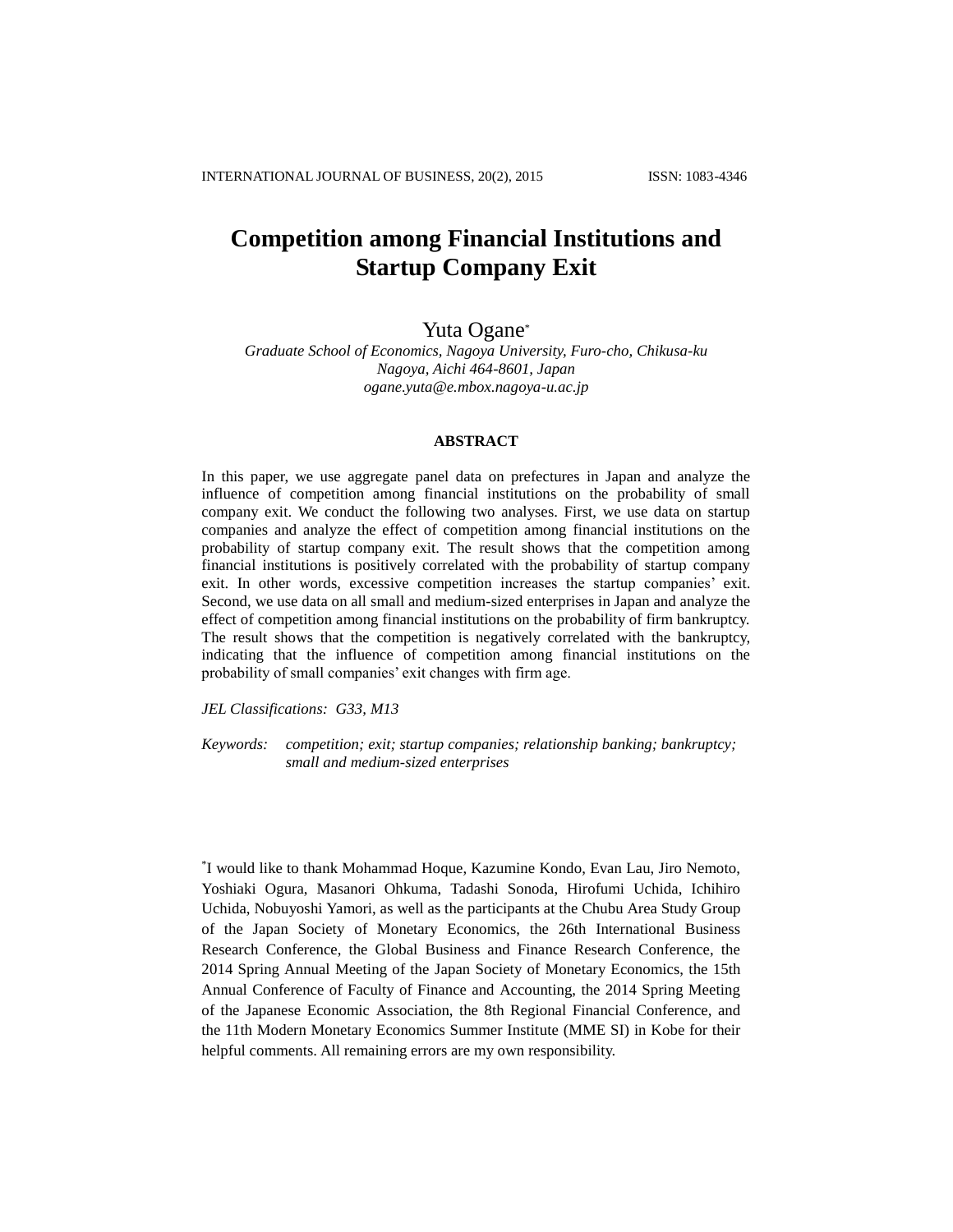## **I. INTRODUCTION**

The study of factors that grow the economy has been a central theme in economics for more than a century, such as that presented by Schumpeter (1911). In particular, entrepreneurial activity is most attended in recent years<sup>1</sup>. However, for new firms, to continue their businesses for a long time is difficult. In actuality, *the 2006 White Paper on Small and medium-sized enterprises in Japan* shows a first five-year survival rate of startup companies in Japan of 41.8% and a first ten-year survival rate of 26.1%. As Carter and Van Auken (2006) and Franco and Haase (2010) indicate, one of the major causes of the bankruptcy of new companies is financial; however, the fact that young and small companies fail to raise money is no accident.

In general, small and medium-sized enterprises (SMEs) tend to have a significant need for outside funds. However, it is difficult for SMEs to obtain external financing because they must deal with asymmetric information that exists between firms and financial institutions (Berger and Udell, 1998). Above all, new firms face extreme difficulty obtaining external financing. They cannot obtain business loans until they develop a reputation and their transparency is recognized by people who are not stakeholders<sup>2</sup>.

Therefore, startup companies must address and resolve the asymmetric information problem that they face with financial institutions. Recently, a business model called relationship banking has attracted attention as a tool to solve this problem and is a concept from Petersen and Rajan (1994) and Berger and Udell (1995).

Relationship banking builds on a theory introduced by Leland and Pyle (1977) and Campbell and Kracaw (1980) that states that a financial institution plays an important role in information production. The theory further developed by Diamond (1984), Fama (1985), and Diamond (1991), states that even a company whose current corporate performance is bad can obtain a loan if it is judged as promising by financial institutions. This phenomenon occurs because of the long-term information production function and the information storage function of financial institutions. These points indicate that relationship banking is a business model that is clearly distinguished from the conventional business model. However, relationship banking has the following problems. For example, a hold-up problem that occurs as a result of the information monopoly of a specific financial institution is a case in point (Sharpe, 1990; Rajan, 1992). Companies facing the hold-up problem reduce their borrowing from financial institutions and likely reduce their investments. As a solution to this problem, Ongena and Smith (2000) suggest relationships with multiple banks. However, they also note that multiple bank relationships worsen the availability of the firms' credit.

As previously shown, the merits and costs of relationship banking are gradually becoming clear. However, a conclusion has yet to be reached regarding whether it is a merit or a cost for relationship banking. The typical example is competition among financial institutions<sup>3</sup>.

Since Petersen and Rajan (1995), who developed the origin of this topic, a number of studies were conducted. For instance, Boot and Thakor (2000), Yafeh and Yosha (2001), and Black and Strahan (2002) insist that competition among financial institutions promotes relationship lending. These studies draw on the theory that each financial institution develops a relationship as a way to differentiate itself from other financial institutions.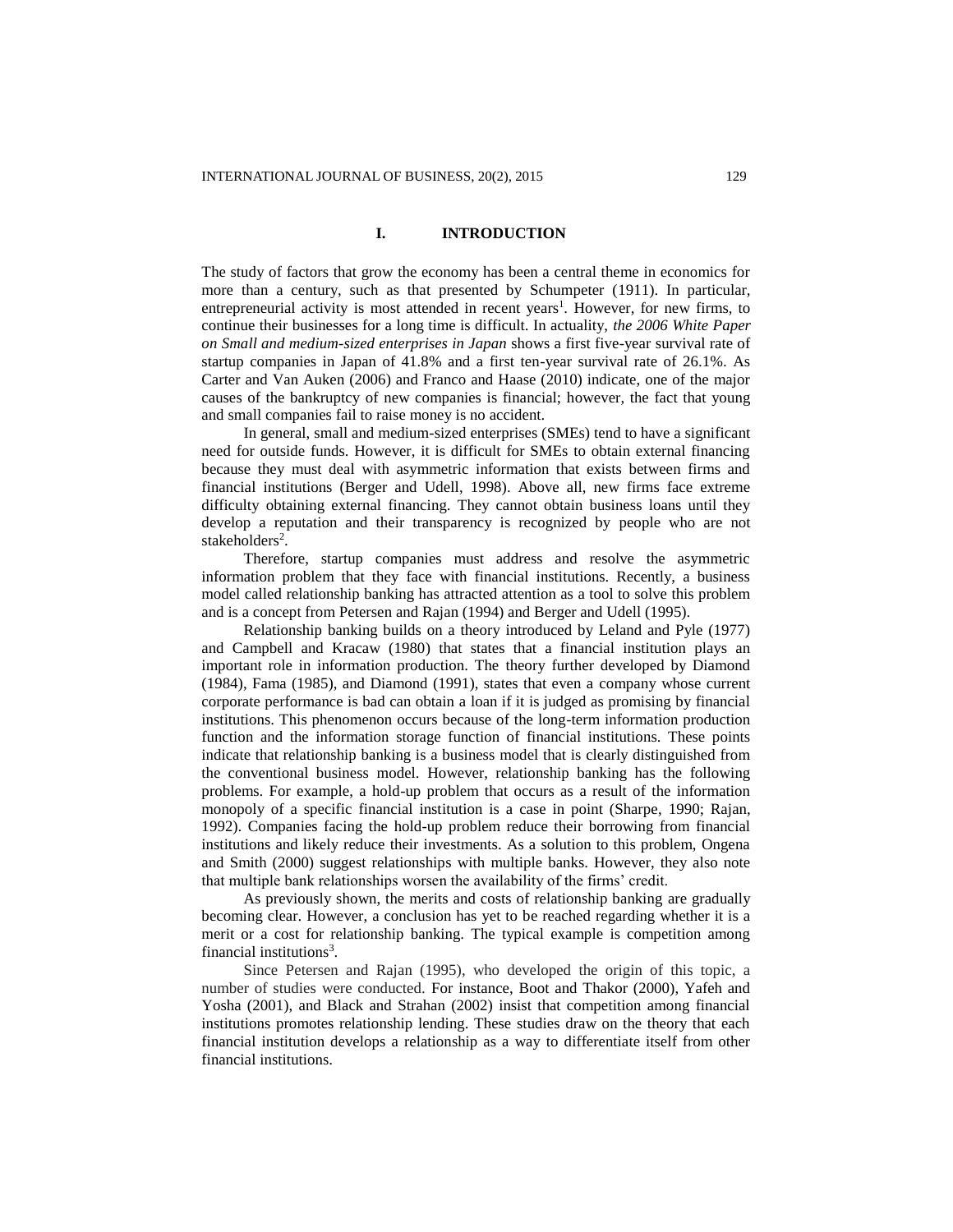In contrast, Beck, Demirgug-Kunt, and Maksimovic (2004) and Houswald and Marquez (2006) conclude that competition among financial institutions hinders relationship lending. These studies are grounded in the theory that competition makes it difficult for financial institutions to lock their companies into long-term transactions, indicating that they are reluctant to develop relationships with those companies.

As previously noted, studies are conducted on the effects of competition among financial institutions on relationship banking and many inconsistent results have been reported till date. Of course, this type of research is also conducted in Japan. For example, Ogura (2007) and Ogura and Yamori (2010) are representative studies, particularly in the field of empirical research. Ogura (2007) analyzes the influence of a financial institution's competitive nature on the credit availability for new firms, and Ogura and Yamori (2010) analyze the influence of competition among financial institutions on such institutions' consulting services. These studies show that competition among financial institutions affects the attitude toward risk of each such institution. Thus, competition among financial institutions has a negative effect on relationship banking.

Moreover, recent studies analyze the existing long-term business relations between firms and financial institutions, as well as the future relationships between new companies and financial institutions. For example, Ogura (2012) analyzes the effect of lending competition on the credit availability of new firms. This type of study reveals how competition among financial institutions affects their expected rent, including loan terms such as changes in interest rates.

However, a primary concern for firms is not about lending terms but about business performance. Thus, in this paper, we analyze the effect of competition among financial institutions on the probability of startup company  $exit<sup>4</sup>$ . This study does not aim to clarify how competition affects lending terms, as previous studies did, but intends to elucidate the influence of competition on the business performance of startup companies. In addition, in this paper, we adopt the probability of exit as an index of business performance.

Furthermore, we clarify whether or not the same influence is observed when using SMEs as a sample. Petersen and Rajan (1995) state that the relationship between competition among financial institutions and loan terms changes with firm age<sup>5</sup>. Therefore, we also analyze all SMEs to determine the influence of the change in firm age.

The remainder of this paper is organized as follows. Section II introduces the data used in this study. Section III presents the results of the regression analyses. More specifically, Section III.A presents the regression analyses on the probability of the exit of startup companies that are or are younger than five years of age, and Section III.B presents the regression analyses on the probability of the exit of startup companies that are or are younger than ten years of age. Section III.C presents the regression analyses on the probability of all SMEs bankruptcies. Section IV provides a conclusion and discussion on remaining issues.

# **II. DATA**

This section introduces the data used in this study, which include aggregate data on prefectures. We analyze the probability of startup company exit using fixed effects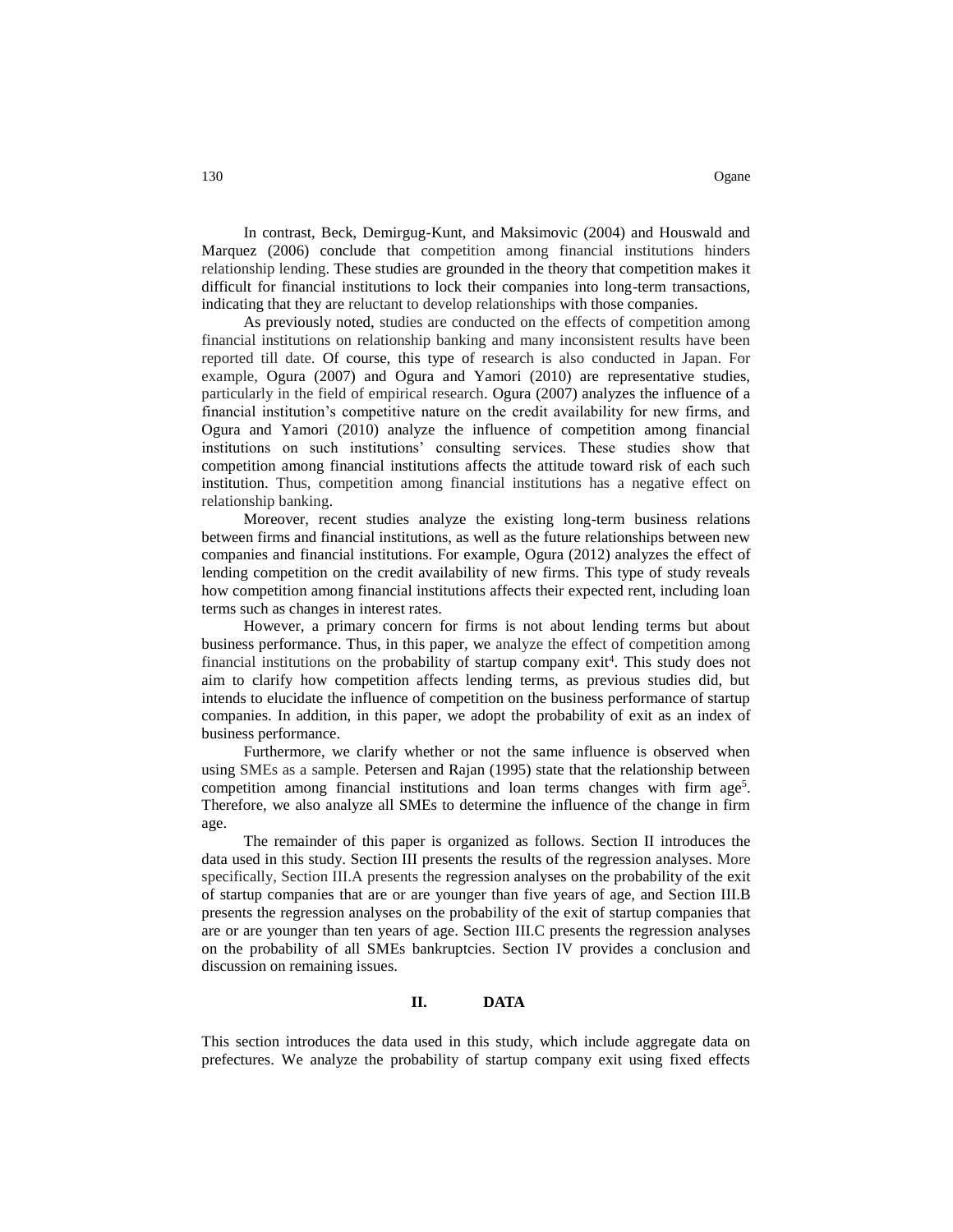estimation. In addition, in this paper, we target only small companies that are either not older than five or ten years. In addition, the data used in this paper are from either 2007 to 2010 or 2002 to 2010<sup>6</sup>.

# **A. Probability of Startup Company Exit and Probability of All SMEs Bankruptcies**<sup>7</sup>

As previously noted, in this paper, we target only small companies that are within five or ten years of their incorporation date because the business performance of such companies is subject to support from financial institutions. The method to extract the companies that meet this condition is as follows. First, we use ORBIS, which is provided by Bureau van Dijk. We limit the sample to small Japanese companies that were incorporated from 2002 to 2010<sup>8</sup>. We then divide these companies into two categories. The first category is "active companies," classified as active at the beginning of March 2012 in ORBIS. The second category is "inactive companies," classified as inactive at the beginning of March 2012 in ORBIS<sup>9</sup>.

Details of the data used in this paper are as follows. Table 1 shows the number of small startup companies that began operations between 2002 and 2011 in Japan and their exit rate until March 2012. As Table 1 shows, although the number of startup and active companies fluctuates in this period, the total transition is relatively stable. In contrast, the number of inactive companies has clearly decreased since 2008, resulting in the continued decrease of the exit rate of startup companies since 2008. The cause of the decline depends on the definition of inactive. As previously noted, whether a company in ORBIS is active is judged by whether the company was active in March 2012. Thus, the exit rate of relatively new companies is low<sup>10</sup>. In particular, the rate of the companies founded in 2011 is extremely low. Therefore, we exclude 2011 data and target only companies founded from 2002 to 2010 to eliminate the bias associated with the extraction of data<sup>11</sup>.

| Number of startup companies and exit rate |                                   |                                  |                                                        |                   |  |  |  |  |
|-------------------------------------------|-----------------------------------|----------------------------------|--------------------------------------------------------|-------------------|--|--|--|--|
| Startup year                              | Number of<br>startup<br>companies | Number of<br>active<br>companies | Number of<br>inactive<br>companies until<br>March 2012 | Exit rate $(\% )$ |  |  |  |  |
| 2002                                      | 67,588                            | 56,543                           | 11,045                                                 | 16.3              |  |  |  |  |
| 2003                                      | 73,953                            | 59,956                           | 13,997                                                 | 18.9              |  |  |  |  |
| 2004                                      | 81,912                            | 66,837                           | 15,075                                                 | 18.4              |  |  |  |  |
| 2005                                      | 88.207                            | 73,091                           | 15.116                                                 | 17.1              |  |  |  |  |
| 2006                                      | 99.483                            | 81,911                           | 17,572                                                 | 17.7              |  |  |  |  |
| 2007                                      | 93,441                            | 78,955                           | 14,486                                                 | 15.5              |  |  |  |  |
| 2008                                      | 98,759                            | 83,311                           | 15,448                                                 | 15.6              |  |  |  |  |
| 2009                                      | 94.476                            | 83,641                           | 10,835                                                 | 11.5              |  |  |  |  |
| 2010                                      | 98,719                            | 92,213                           | 6,506                                                  | 6.6               |  |  |  |  |
| 2011                                      | 83,180                            | 83,143                           | 37                                                     | 0.0               |  |  |  |  |
| Total                                     | 879.718                           | 759.601                          | 120.117                                                | 13.7              |  |  |  |  |

**Table 1**  number of startup companies and exit rate that

Source: ORBIS (Bureau van Dijk)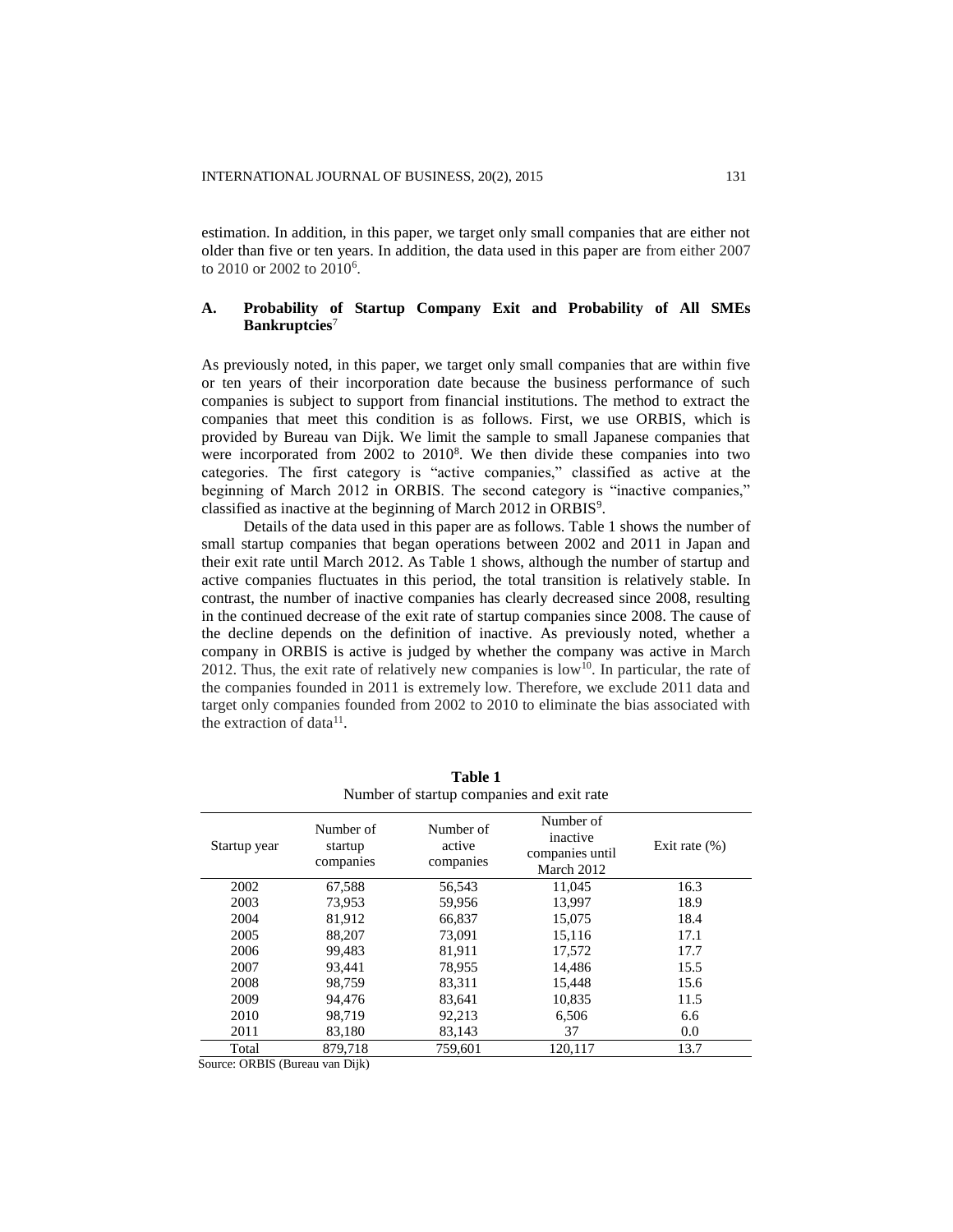Next, we introduce data on the bankruptcy rate for all SMEs in Japan. Table 2 shows the number of SMEs in Japan between 2002 and 2011 and companies' bankruptcy rate. We use the Number of Prefectural Sorted Ordinary Corporation published by the National Tax Agency and the Annual Report of Bankrupt Enterprises published by the Organization for Small & Medium Enterprises and Regional Innovation, Japan to calculate the bankruptcy rate. Incidentally, the data in Table 2 are different from the data in Table 1 with respect to the definition of the exit and bankruptcy rates. The exit rate is classified on the basis of whether a company is inactive in March 2012. The bankruptcy rate is judged by whether a company is bankrupt every year. Hence, Table 2 shows that the numbers of all SMEs and of bankrupt companies are relatively stable. Moreover, the definition of SMEs in Table 2 differs from that of startup companies in Table 1. Thus, the probability of startup company exit exceeds the probability of all SMEs bankruptcies.

| Year  | Number of all SEMs | Number of bankrupt<br>companies | Bankruptcy<br>rate $(\%)$ |  |  |  |  |  |
|-------|--------------------|---------------------------------|---------------------------|--|--|--|--|--|
| 2002  | 2,709,517          | 14,889                          | 0.550                     |  |  |  |  |  |
| 2003  | 2,695,241          | 12,408                          | 0.460                     |  |  |  |  |  |
| 2004  | 2.713.908          | 10.922                          | 0.402                     |  |  |  |  |  |
| 2005  | 2,733,820          | 10.375                          | 0.380                     |  |  |  |  |  |
| 2006  | 2,754,743          | 10,708                          | 0.389                     |  |  |  |  |  |
| 2007  | 2.549.012          | 11,603                          | 0.455                     |  |  |  |  |  |
| 2008  | 2,525,674          | 13,107                          | 0.519                     |  |  |  |  |  |
| 2009  | 2,524,491          | 11,921                          | 0.472                     |  |  |  |  |  |
| 2010  | 2,505,096          | 10,524                          | 0.420                     |  |  |  |  |  |
| 2011  | 2,526,722          | 10,227                          | 0.405                     |  |  |  |  |  |
| Total | 26,238,224         | 116,684                         | 0.445                     |  |  |  |  |  |

**Table 2** Number of all SEMs and bankruptcy rate

Source: (1) Number of Prefectural Sorted Ordinary Corporation (National Tax Agency). (2) Annual Report of Bankrupt Enterprises (Organization for Small & Medium Enterprises and Regional Innovation. JAPAN)

Note that two definitions exist for SMEs in Japan. One definition is classified by the number of employees and the other by the amount of capital, depending on the industry. Accordingly, in this paper, we adopt the definition that uses the amount of capital. In particular, we use the definition of companies with capital of 50 million yen or less, which is a sufficient condition of the definition of SMEs in Japan. In brief, a firm with capital of 50 million yen or less is always classified as an SME irrespective of the business type.

#### **B. Competitive Degree of Financial Institutions**

We adopt the Herfindahl index of the number of financial institutions as a proxy for the intensity of competition among financial institutions. This index, the most representative one that shows the competition degree of financial institutions, is used in many studies (see Degryse and Ongena, 2005; Ogura, 2007; Ogura and Yamori, 2010; Presbitero and Zazzaro, 2011; Chong, Lu, and Ongena, 2013)<sup>12</sup>.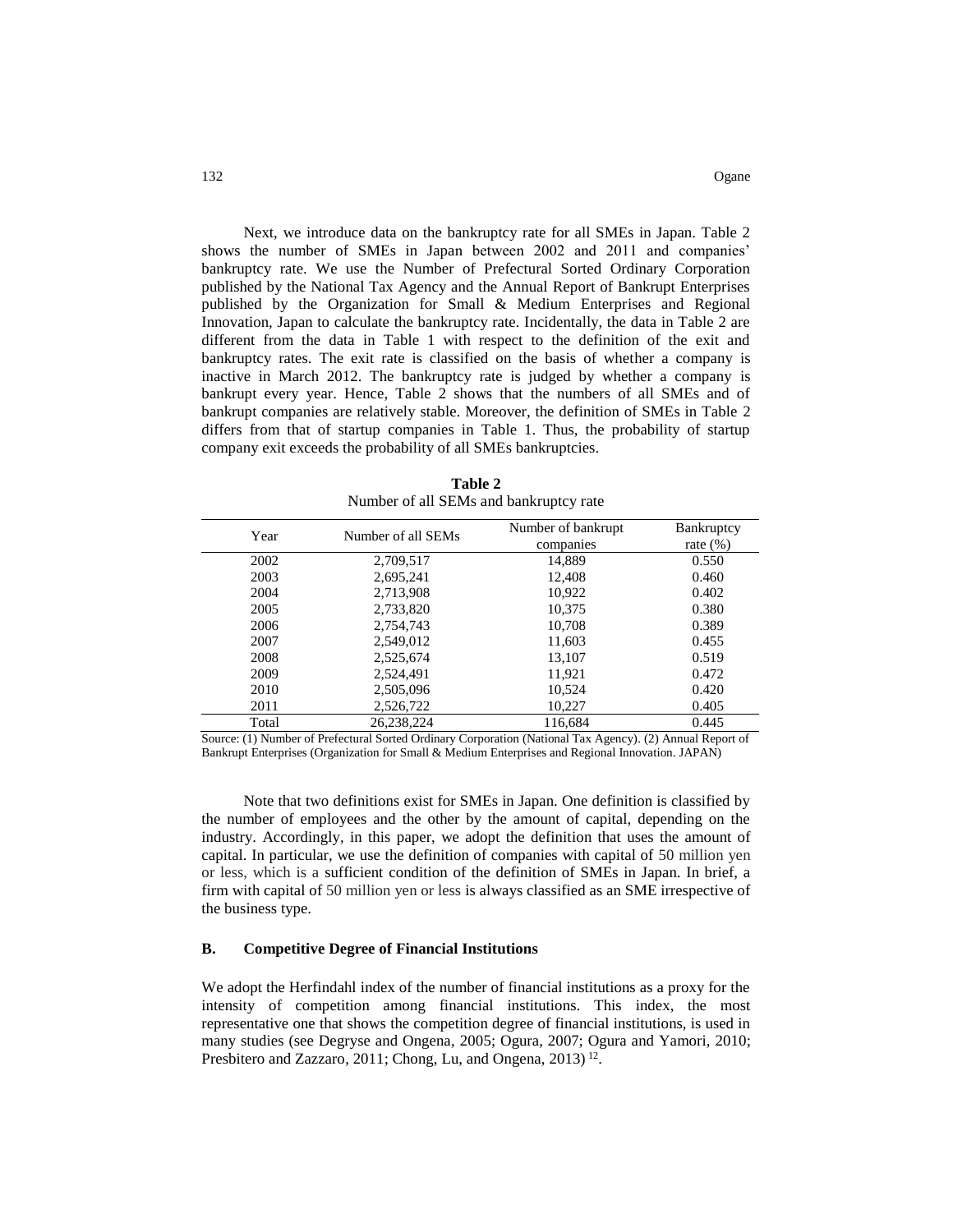We compute the Herfindahl index of the number of financial institutions from *Nihon Kinyu Meikan* (the directory of Japanese financial institutions), which is published by Nihon Kinyu Tsushin Sha. In addition, our target is only financial institutions that accept deposits and channel the money into lending activities. More concretely, we adopt city banks, regional banks, trust banks, second-tier regional banks, shinkin banks, credit cooperatives, and other banks: Shinsei Bank, Aozora Bank, The Shoko Chukin Bank, ShinGinko Tokyo, Citibank Japan, Incubator Bank of Japan, and Æon Bank.

#### **C. Other Explanatory Variables**

We use the following variables as other explanatory variables: the number of financial institutions, population, real gross prefectural product, the number of ordinary corporations, economic growth rate, and startup rate. These variables are primarily based on the econometric model used in Headd (2003), Carter and Van Auken (2006), and Franco and Haase (2010).

Next, we explain each explanatory variable in detail. The number of financial institutions is the variable used to clarify the effect that a change in the number of financial institutions for a certain Herfindahl index of the number of financial institutions has on the probability of the exit. For instance, we assume the following case: one is the region for which the Herfindahl index is 0.20 and comprises five groups each of a financial institution, and the other case is the region for which the Herfindahl index is 0.20 and comprises five groups of one hundred financial institutions each. Of course, the Herfindahl index is the same but the concentration degree of financial institutions markedly differs. Thus, containing the number of financial institutions makes it possible to investigate the effect that cannot be grasped by the Herfindahl index of the number of financial institutions only—the effect of the concentration of financial institutions on the probability of the exit. The data used are from *Nihon Kinyu Meikan*.

The population variable clarifies the effect of the magnitude of the potential demand in each prefecture on the probability of the exit. A populous prefecture has larger potential demand, and an increase in the number of people is expected to lead to a decrease in the probability of startup company exit. Moreover, a prefecture with a large population tends to attract a number of financial institutions, which increases the degree of competition of financial institutions. Thus, we expect that population is highly correlated with the intensity of the competition among financial institutions. The data are taken from the Population Estimates published by the Bureau of Statistics of the Ministry of Internal Affairs and Communications.

The real gross prefectural product variable represents the economic scale of each prefecture. If this variable is contained, we reveal the effect that the scale of the economy has on the probability of the exit. The data are from the Report on Prefectural Accounts produced by the Cabinet Office.

The number of ordinary corporations indicates the number of their competitors that exist in each prefecture. In other words, this variable elucidates the influence of a change in the number of rivals for each company on the probability of the exit. The larger the number of rivals, the more intense the competition for survival seems to become, thus increasing the exit rate in the prefecture. The data are obtained from the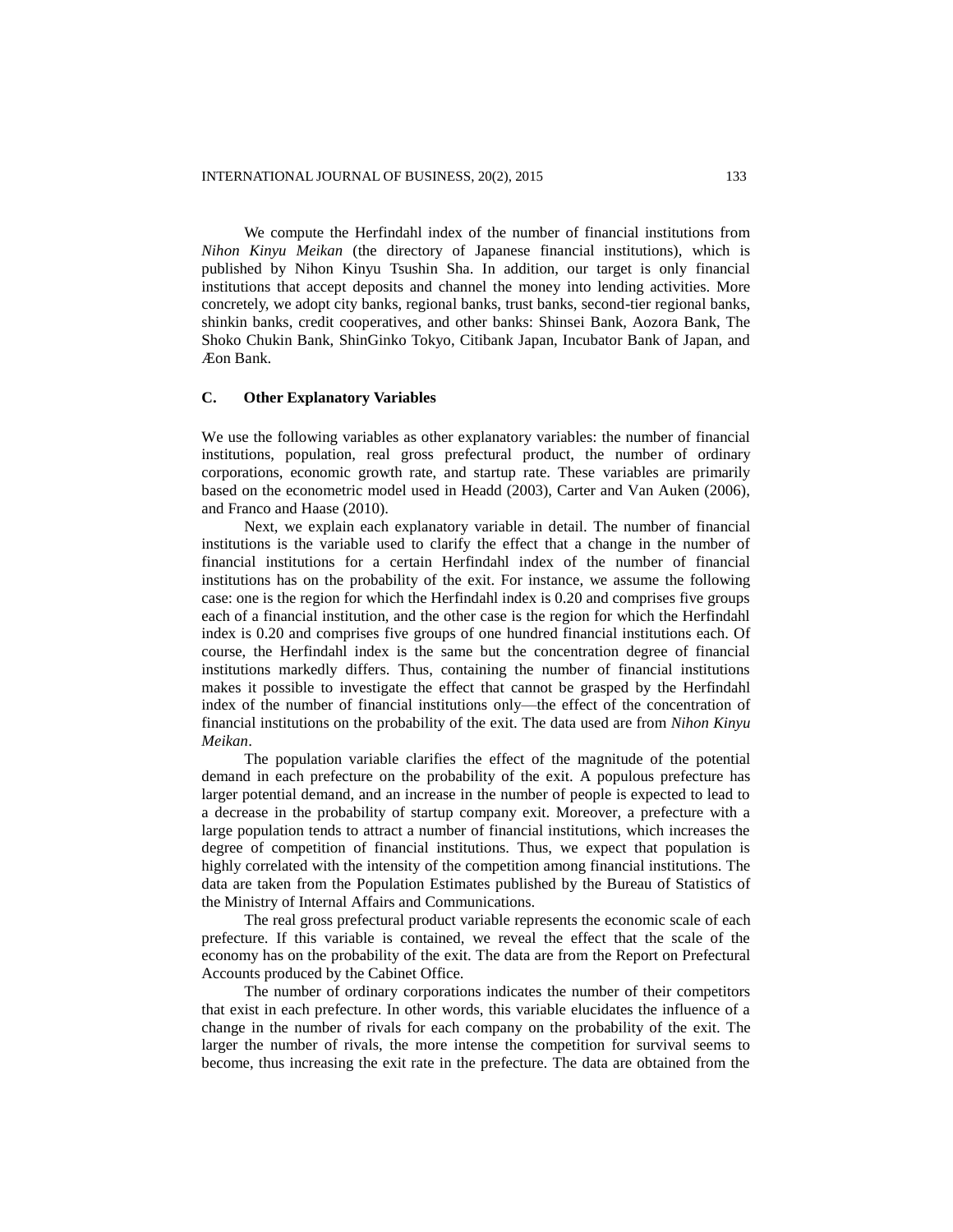Number of Prefectural Sorted Ordinary Corporation published by the National Tax Agency.

The economic growth rate variable takes into account the effect of the business cycle on the probability of the exit. Economic booms appear to lower the probability of the exit. We calculate the growth rate using the Report on Prefectural Accounts published by the Cabinet Office.

The startup rate is deemed to be highly correlated to the probability of the exit. For instance, according to the Granger causality test, which is based on the vector auto regression (VAR) model in *the 2002 White Paper on Small and Medium Enterprises in Japan*, startup rates in the previous period and earlier affect the (current) exit rate, a result that is significant at the 5% level. Furthermore, the startup rate variable is suspected to be correlated with the intensity of competition among financial institutions. For example, Bonaccorsi di Patti and Dell'Ariccia (2006) refer to the fact that competition among banks lowers the startup rate. Therefore, adopting the startup rate as an explanatory variable is important for reducing endogeneity. For this reason, we adopt the startup rate as an explanatory variable in this study, and the definition of the startup rate is the percentage of the number of small and unlisted enterprises that are newly established during the period to the number of ordinary companies that existed at the beginning of the period. We use ORBIS and the Number of Prefectural Sorted Ordinary Corporation to compute the startup rate.

## **III. EMPIRICAL RESULTS**

In this section, we consider the effect of competition among financial institutions on the probability of startup company exit. Specifically, we analyze the probability of startup company exit within the first five years from incorporation, the probability of startup company exit within the first ten years from incorporation, and the probability of all SMEs bankruptcies.

#### **A. First Five-year Probability of Startup Company Exit**

First, we analyze the effect of competition among financial institutions on the first fiveyear probability of startup company exit. Table 3 shows the definition of the explanatory variables and the descriptive statistics using data from 2007 to 2010. The N in this table indicates the number of corporate enterprises established from 2007 to 2010 in Japan, which is in line with the total number of startup companies from 2007 to 2010 in Table 1. As previously stated, the explanatory variables in this study are largely based on Headd (2003), Carter and Van Auken (2006), and Franco and Haase (2010). We use the following regression model and estimate this model using a fixed-effect estimation.

$$
y_{it} = \beta_1 x_{it} + a_i + u_{it}
$$
 (1)

where  $y_{it}$  is the logit transformation of the exit rate. To be specific,  $y_{it}$  is  $\ln \frac{P}{1-p}$  $\ln \frac{\mathbf{p}}{1-\mathbf{p}}$ ,

where p is exit rate in each prefecture<sup>13</sup>. In addition,  $x_{it}$  represents the time-varying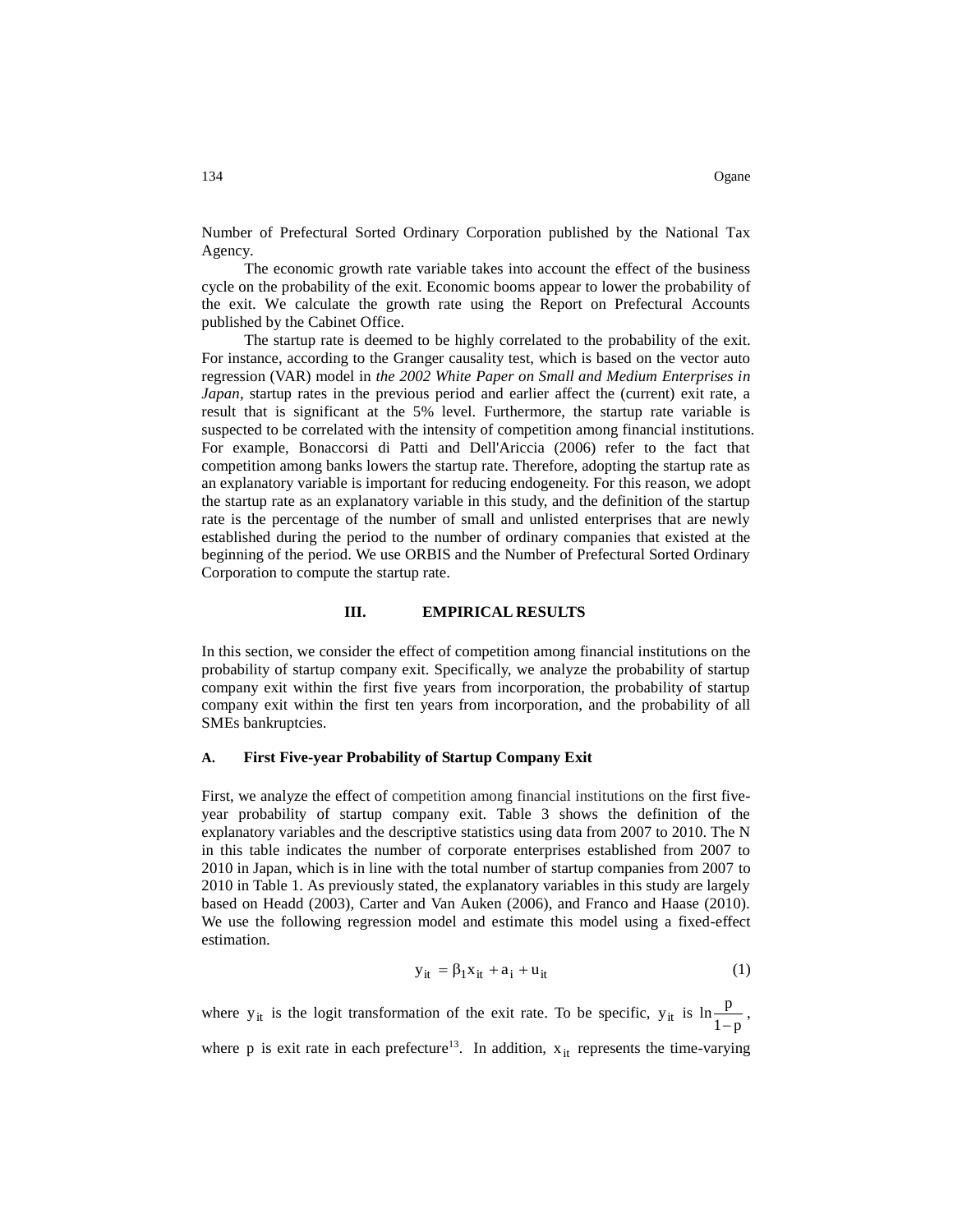explanatory variables. To be concrete,  $x_{it}$  represents the Herfindahl index of the number of financial institutions, the number of financial institutions, population, real gross prefectural product, the number of ordinary corporations, the economic growth rate, and the startup rate. Moreover,  $a_i$  represents the time-invariant explanatory variables of, specifically, startup capital, business type, regional attribute, information on managers (e.g., qualification, age, business career), and others.

| Table 3                                                                  |
|--------------------------------------------------------------------------|
| Definition and descriptive statistics of variables for startup companies |
| from $2007$ to $2010$                                                    |

| (A) Definition                             |                                                                               |
|--------------------------------------------|-------------------------------------------------------------------------------|
| Variable Name                              | Definition                                                                    |
| Exit rate                                  | Exit rate of startup companies in each prefecture                             |
| Herfindahl index of financial institutions | Herfindahl index of the number of financial institution<br>is each prefecture |
| Financial institutions                     | The number of financial institutions in each prefecture<br>(unit: thousand)   |
| Population                                 | Population in each prefecture (unit: million)                                 |
| GPP                                        | Real gross prefectural product in each prefecture (unit:<br>trillion yen)     |
| Ordinary corporations                      | The number of ordinary corporations in each prefecture<br>(unit: thousand)    |
| Economic growth rate                       | Growth rate of the real gross prefectural product in each<br>prefecture       |
| Startup rate                               | Startup rate of small and unlisted enterprises in each<br>prefecture          |

| (B) Descriptive Statistics    |     |        |        |        |          |         |
|-------------------------------|-----|--------|--------|--------|----------|---------|
| Variable Name                 | N   | Mean   | Median | S.D.   | Min.     | Max.    |
| Exit rate                     | 188 | 13.532 | 10.529 | 11.715 | 0.287    | 64.839  |
| Herfindahl index of financial | 188 | 0.165  | 0.172  | 0.068  | 0.039    | 0.325   |
| institutions                  |     |        |        |        |          |         |
| Financial institutions        | 188 | 0.487  | 0.336  | 0.395  | 0.150    | 2.314   |
| Population                    | 188 | 2.725  | 1.717  | 2.638  | 0.589    | 13.159  |
| GPP                           | 188 | 11.326 | 6.006  | 15.587 | 1.979    | 102.042 |
| Ordinary corporation          | 188 | 55.815 | 28.217 | 83.480 | 9.354    | 534.752 |
| Economic growth rate          | 188 | 0.284  | 0.067  | 3.947  | $-9.367$ | 9.087   |
| Startup rate                  | 188 | 2.946  | 2.802  | 0.784  | 1.063    | 5.860   |

Table 4 shows the result of the regression analyses. Columns 1 and 2 indicate the regression result when the robust standard errors are adopted as the standard errors. Incidentally, because we conduct logistic regression for Table 4, the figures in the upper rows represent changes in the odds ratio of the probability of the exit. In Column 1, the odds ratio of the Herfindahl index of the number of financial institutions is - 32.146, which is significant at the 1% level. Therefore, according to Column 1, an increase in the Herfindahl index of the number of financial institutions by 0.1 makes the probability of startup company exit 4.0% of the original value. In other words, the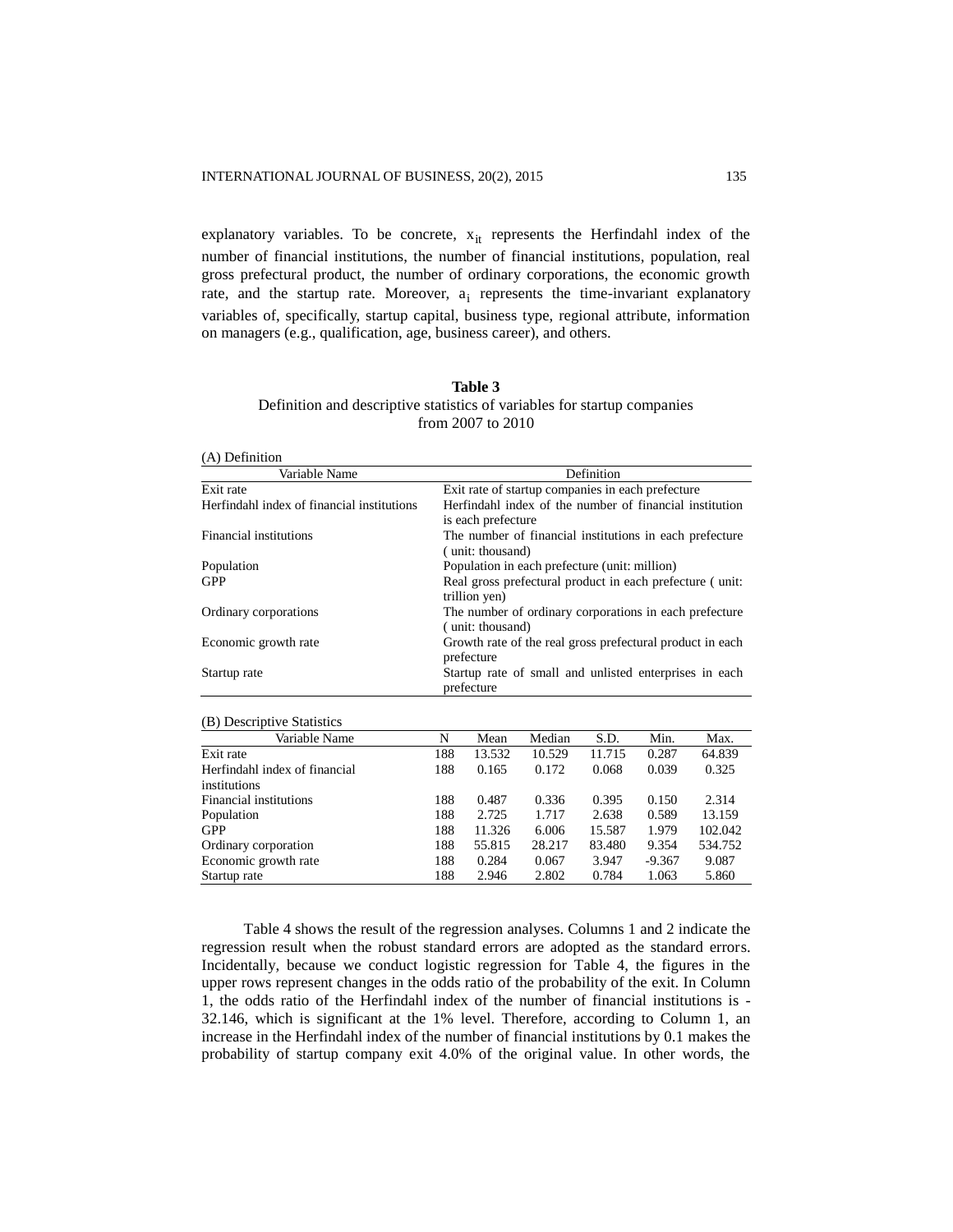probability of the startup company exit increases with the competition among financial institutions. Column 2 represents the result when the Herfindahl index of the number of financial institutions is added to Column 1, and its purpose is to clarify whether a Ushaped correlation exists between the Herfindahl index and the probability of the exit<sup>14</sup>. However, in Column 2, both the Herfindahl index and the square of the index are not significant.

Columns 3 and 4 represent the result for the case wherein cluster-robust standard errors are used as the standard errors and the sample is clustered by year. In Column 3, the odds ratio of the Herfindahl index of the number of financial institutions is -5.565, which is significant at the 5% level. Thus, according to Column 3, an increase in the Herfindahl index of the number of financial institutions by 0.1 results in a probability of startup company exit that is 57.3% of the original value. Moreover, we also obtain similar results in Column 4, which shows the square of the Herfindahl index added to Column 3.

| <b>Table 4</b>                                                            |  |  |  |  |
|---------------------------------------------------------------------------|--|--|--|--|
| Results of regression analysis on the probability of startup company exit |  |  |  |  |
| from $2007$ to $2010$                                                     |  |  |  |  |

|                                                             | (1)          | (2)          | (3)         | (4)         | (5)         | (6)        |
|-------------------------------------------------------------|--------------|--------------|-------------|-------------|-------------|------------|
|                                                             | Logit        | Logit        | Logit       | Logit       | Logit       | Logit      |
|                                                             | with RSE     | with RSE     | with s.e.   | with s.e.   | with RSE    | with RSE   |
| Financial competition                                       |              |              | clustered   | clustered   | clustered   | clustered  |
| Characteristics                                             |              |              | by year     | by year     | by year     | by year    |
| Herfindahl index of financial<br>institutions               | $-32.146***$ | 33.106       | $-5.565***$ | $-20.043**$ | $-5.565***$ | $-20.043$  |
|                                                             | (11.427)     | (47.119)     | (2.526)     | (9.962)     | (1.486)     | (8.533)    |
| (Herfindahl index of financial<br>institution) <sup>2</sup> |              | $-157.381$   |             | 34.546      |             | 34.546     |
|                                                             |              | (134.481)    |             | (22.997)    |             | (19.108)   |
| Other variables                                             |              |              |             |             |             |            |
| Financial institutions                                      | $-2.431$     | $-0.576$     | 0.817       | 0.088       | 0.817       | 0.088      |
|                                                             | (13.343)     | (13.328)     | (1.059)     | (1.161)     | (0.503)     | (0.167)    |
| Population                                                  | $6.255***$   | $6.498**$    | $-0.311***$ | $-0.382***$ | $-0.311**$  | $-0.382**$ |
|                                                             | (2.743)      | (2.719)      | (0.113)     | (0.122)     | (0.060)     | (0.098)    |
| <b>GPP</b>                                                  | $0.216*$     | $0.211*$     | 0.063       | 0.071       | $0.063*$    | $0.071*$   |
|                                                             | (0.124)      | (0.124)      | (0.057)     | (0.057)     | (0.020)     | (0.027)    |
| Ordinary corporations                                       | $0.444***$   | $0.471***$   | $-0.010$    | $-0.009$    | $-0.010$    | $-0.009$   |
|                                                             | (0.123)      | (0.119)      | (0.010)     | (0.010)     | (0.004)     | (0.004)    |
| Economic growth rate                                        | $-0.100***$  | $-0.098***$  | $-0.30$     | $-0.023$    | $-0.030$    | $-0.023$   |
|                                                             | (0.015)      | (0.014)      | (0.037)     | (0.037)     | (0.030)     | (0.031)    |
| Startup rate                                                | $-0.221$     | $-0.247$     | $0.236*$    | $0.242*$    | $0.236**$   | $0.242**$  |
|                                                             | (0.238)      | (0.233)      | (0.142)     | (0.142)     | (0.067)     | (0.075)    |
| Constant                                                    | $-39.448**$  | $-48.135***$ | $-1.792***$ | $-0.132$    | $-1.792***$ | $-0.132$   |
|                                                             | (14.587)     | (14.587)     | (0.674)     | (1.293)     | (0.295)     | (0.777)    |
| Adjusted $R^2$                                              | 0.414        | 0.423        | 0.076       | 0.087       | 0.076       | 0.087      |
| Number of observation                                       | 188          | 188          | 188         | 188         | 188         | 188        |

Note: The lower rows are standard errors.

\*Significant at the 10% level. \*\*Significant at the 5% level. \*\*\*Significant at the 1% level.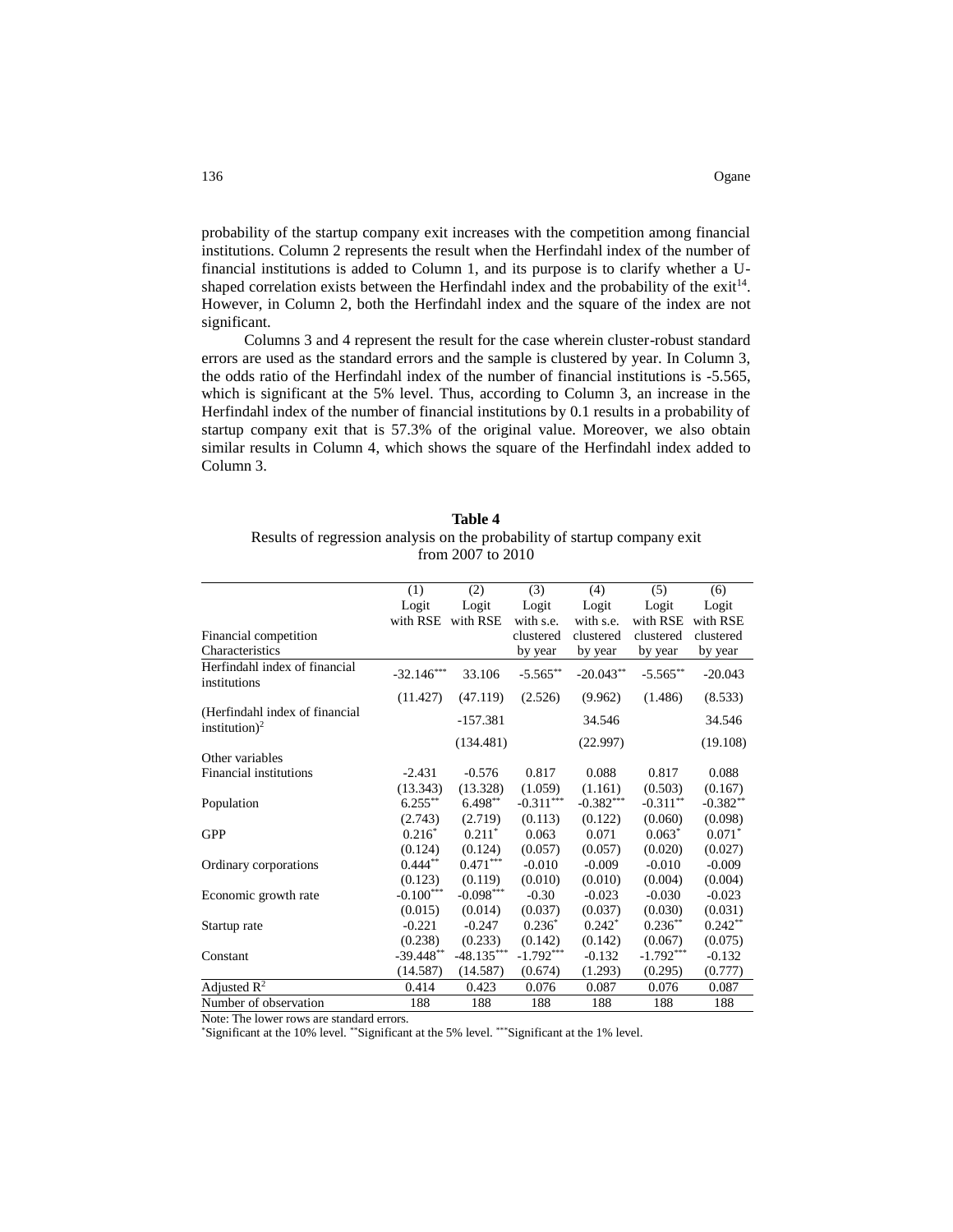Columns 5 and 6 show the result using cluster-robust standard errors by year and robust standard errors as the standard errors. In Column 5, the Herfindahl index of the number of financial institutions is significant at the 5% level as well as Column 3. In contrast, the Herfindahl index in Column 6, whose square is added to Column 5, is not significant. Furthermore, in Column 6, the square of the Herfindahl index is also not significant.

To summarize these results, the intensity of competition among financial institutions is positively correlated, but is not U-shaped correlated, with the first fiveyear probability of startup company exit.

## **B. First Ten-year Probability of Startup Company Exit**

Next, we analyze the influence of competition among financial institutions on the first ten-year probability of startup company exit. The purpose of the analysis is twofold. First, we aim to clarify whether we observe the effect of competition among financial institutions on the exit rate when we change the definition of startup companies from the first five years from incorporation to the first ten years from incorporation. In the previous analysis, we define companies whose age is five years or less as new companies. In the subsequent analysis, we define companies whose age is ten years or less as new companies and conduct the same analysis.

Second, we aim to clarify whether we observe the effect of competition among financial institutions on the probability of startup company exit in periods exclusive of a certain period. The previous analysis showed that competition among financial institutions affects the probability of startup company exit. However, in the analysis, we use only companies that were incorporated from 2007 to 2010. Therefore, we cannot deny the possibility that this effect exists only during the 2007-2010 period. In this subsection, we use data from 2002 to 2010 and analyze the effect of competition among financial institutions on the first ten-year probability of startup company exit.

| Variable Name                 | N   | Mean   | Median | S.D.   | Min.     | Max.    |
|-------------------------------|-----|--------|--------|--------|----------|---------|
| Exit rate                     | 423 | 16.788 | 15.044 | 10.582 | 0.287    | 64.839  |
| Herfindahl index of financial | 423 | 0.160  | 0.168  | 0.066  | 0.035    | 0.325   |
| institutions                  |     |        |        |        |          |         |
| <b>Financial institutions</b> | 423 | 0.500  | 0.354  | 0.405  | 0.150    | 2.667   |
| Population                    | 423 | 2.721  | 1.744  | 2.592  | 0.589    | 13.159  |
| <b>GPP</b>                    | 423 | 11.146 | 5.913  | 15.294 | 1.979    | 102.042 |
| Ordinary corporation          | 423 | 58.118 | 28.669 | 87.174 | 9.354    | 587.825 |
| Economic growth rate          | 423 | 0.887  | 0.963  | 3.054  | $-9.367$ | 9.087   |
| Startup rate                  | 423 | 2.732  | 2.635  | 0.785  | 0.963    | 7.018   |

**Table 5** Descriptive statistics of variables for startup companies from 2002 to 2010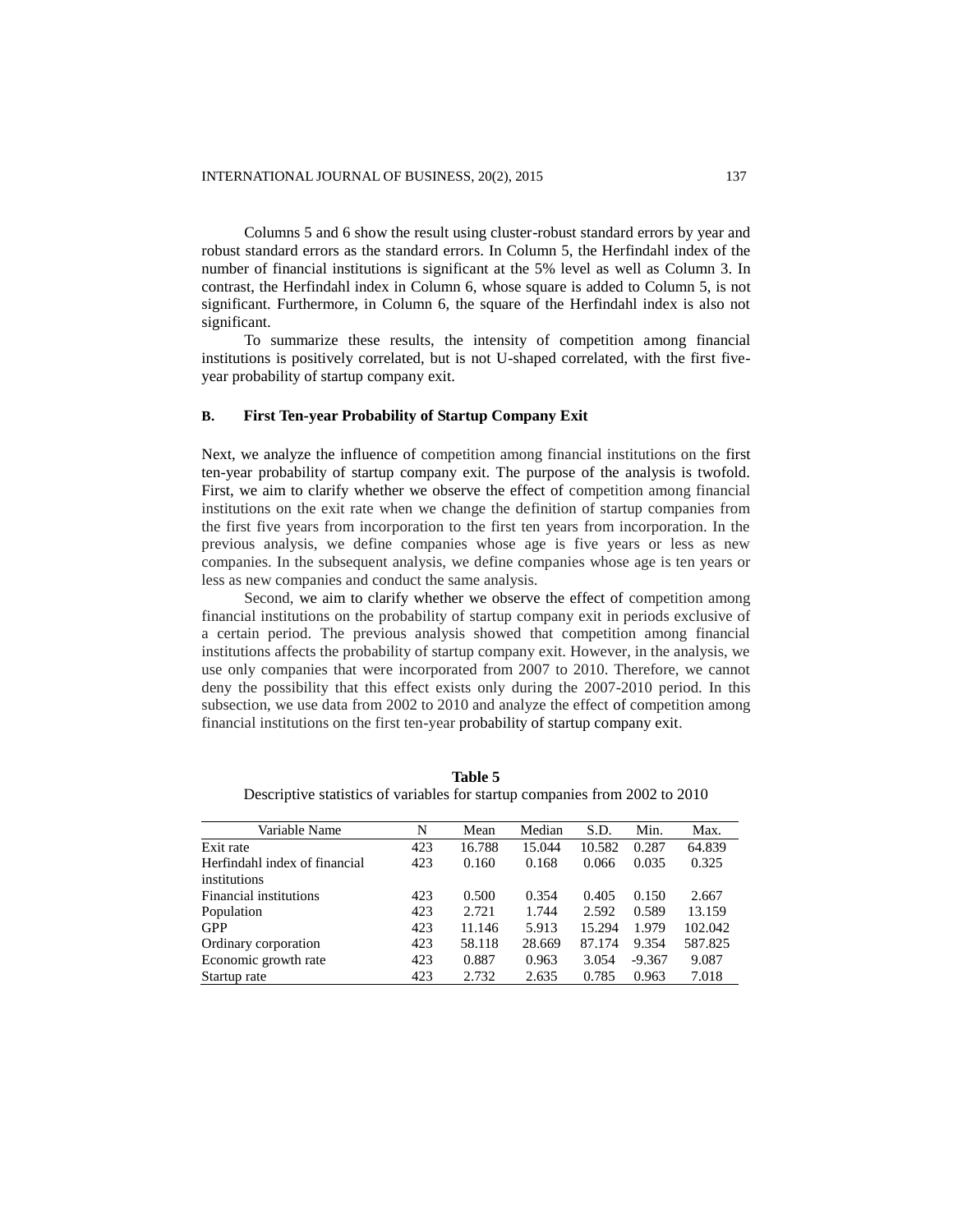Table 5 shows descriptive statistics using data from 2002 to 2010. We use the previously described regression model (1) and conduct the logistic regression using the fixed effects model and an analysis of the first ten-year probability of the exit. Table 6 shows the result of the regression analyses. Incidentally, Columns 1-6 in Table 6 respectively correspond to Columns 1-6 in Table 4. Therefore, Columns 1 and 2 represent the case wherein robust standard errors are adopted as the standard errors, columns 3 and 4 represent the case wherein cluster-robust standard errors are adopted as the standard errors, and Columns 5 and 6 represent the case wherein cluster-robust standard errors by year and robust standard errors are adopted as the standard errors.

The results in Table 6 are similar to those in Table 4. Therefore, competition among financial institutions influences the probability of startup company exit not only for five-year-old or younger companies but also for ten-year-old or younger companies. In addition, we observe this influence when using data that are not from 2007 to 2010.

| Table 6                                                                   |  |  |  |  |
|---------------------------------------------------------------------------|--|--|--|--|
| Results of regression analysis on the probability of startup company exit |  |  |  |  |
| from $2002$ to $2010$                                                     |  |  |  |  |

|                                                             | (1)          | (2)                     | (3)         | (4)         | (5)         | (6)         |
|-------------------------------------------------------------|--------------|-------------------------|-------------|-------------|-------------|-------------|
|                                                             | Logit        | Logit                   | Logit       | Logit       | Logit       | Logit       |
|                                                             | with RSE     | with RSE                | with s.e.   | with s.e.   | with RSE    | with RSE    |
| Financial competition                                       |              |                         | clustered   | clustered   | clustered   | clustered   |
| Characteristics                                             |              |                         | by year     | by year     | by year     | by year     |
| Herfindahl index of financial<br>institutions               | $-.12.423**$ | $-8.836$                | $-4.704***$ | $-12.530**$ | $-4.704***$ | $-12.530**$ |
|                                                             | (5.267)      | (21.294)                | (1.289)     | (5.299)     | (0.880)     | (4.158)     |
| (Herfindahl index of financial<br>institution) <sup>2</sup> |              | $-8.287$                |             | 19.556      |             | $19.556*$   |
|                                                             |              | (41.290)                |             | (12.845)    |             | (9.863)     |
| Other variables                                             |              |                         |             |             |             |             |
| Financial institutions                                      | 3.296        | 3.426                   | 0.609       | 0.245       | $0.609**$   | 0.245       |
|                                                             | (1.989)      | (2.077)                 | (0.513)     | (0.565)     | (0.249)     | (0.209)     |
| Population                                                  | $4.459***$   | $4.497***$              | $-0.268***$ | $-0.305***$ | $-0.268***$ | $-0.305***$ |
|                                                             | (1.586)      | (1.602)                 | (0.054)     | (0.059)     | (0.024)     | (0.039)     |
| <b>GPP</b>                                                  | 0.027        | 0.027                   | 0.014       | 0.018       | 0.014       | 0.018       |
|                                                             | (0.094)      | (0.094)                 | (0.025)     | (0.026)     | (0.019)     | (0.021)     |
| Ordinary corporations                                       | $0.068***$   | $0.069***$              | $-0.001$    | $-0.001$    | $-0.001$    | $-0.001$    |
|                                                             | (0.023)      | (0.024)                 | (0.004)     | (0.004)     | (0.003)     | (0.003)     |
| Economic growth rate                                        | $-0.069***$  | $-0.069***$             | $-0.021$    | $-0.019$    | $-0.021$    | $-0.019$    |
|                                                             | (0.012)      | (0.012)                 | (0.020)     | (0.020)     | (0.012)     | (0.012)     |
| Startup rate                                                | $-0.211***$  | $0.212**$               | $0.221***$  | $0.224***$  | $0.221***$  | $0.224***$  |
|                                                             | (0.099)      | (0.099)                 | (0.068)     | (0.068)     | (0.043)     | (0.043)     |
| Constant                                                    | $-17.306***$ | $17.816^{\ast\ast\ast}$ | $-1.372***$ | $-0.513$    | $-1.372***$ | $-0.0513$   |
|                                                             | (5.326)      | (6.203)                 | (0.348)     | (0.663)     | (0.145)     | (0.410)     |
| Adjusted $R^2$                                              | 0.245        | 0.245                   | 0.083       | 0.088       | 0.083       | 0.088       |
| Number of observation                                       | 423          | 423                     | 423         | 423         | 423         | 423         |

Note: The lower rows are standard errors.

\*Significant at the 10% level. \*\*Significant at the 5% level. \*\*\*Significant at the 1% level.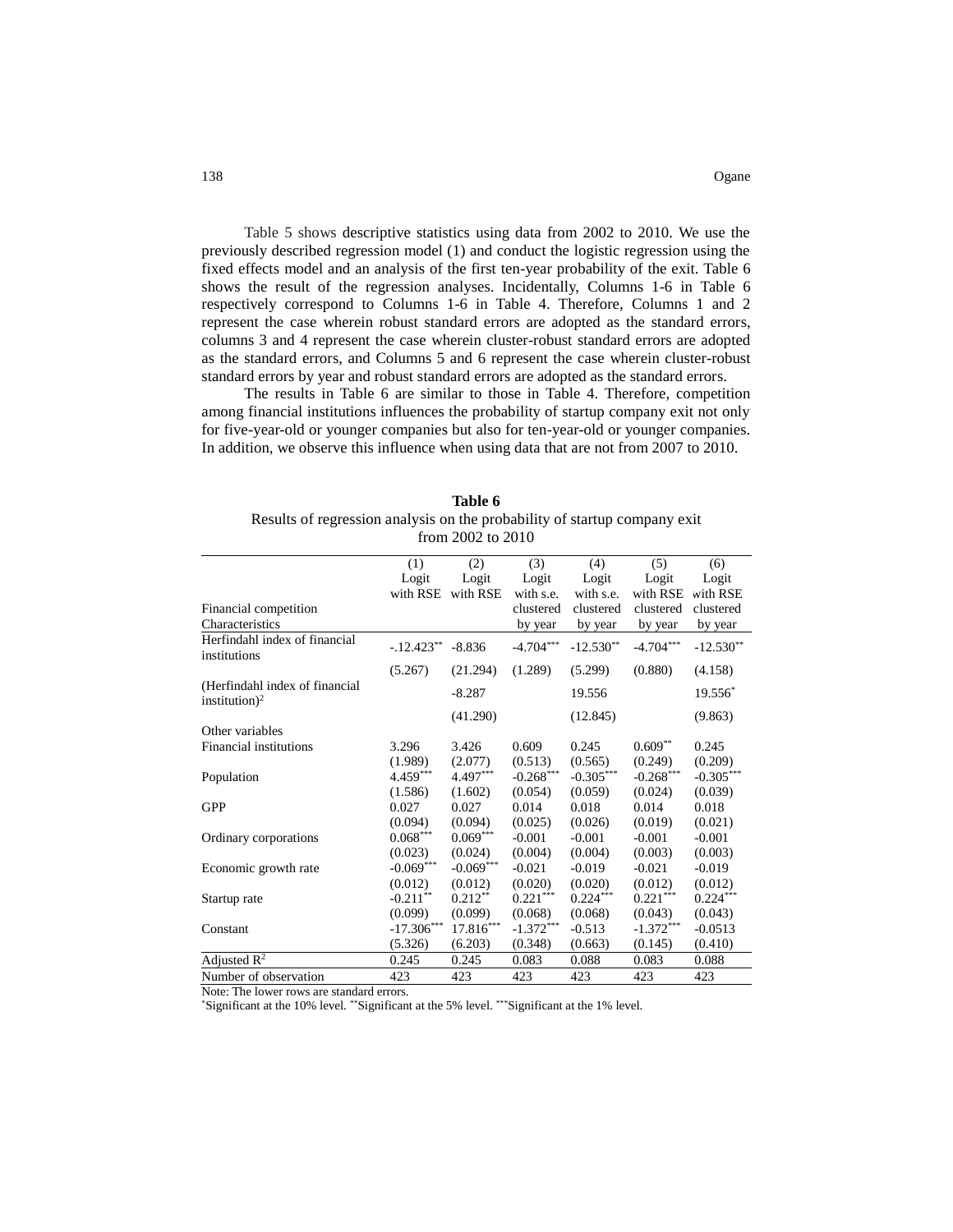## **C. Probability of all SMEs Bankruptcies**

Finally, we analyze the effect of competition among financial institutions on the probability of all SMEs bankruptcies. As previously noted, Petersen and Rajan (1995) state that the relationship between competition among financial institutions and lending terms changes with firm age, and competition begins to benefit companies as they age. Therefore, there is a possibility that the bankruptcy rate of SMEs changes with firm age, and this is the reason why we conduct this analysis.

Table 7 shows the descriptive statistics for the data from 2002 to 2010. We conduct the analysis using the same method as previously described, and Table 8 provides the results. In addition, Columns 1-6 in Table 8 respectively correspond to Columns 1-6 in Tables 4 and 6.

| Variable Name                 | N   | Mean   | Median | S.D.   | Min.     | Max.    |
|-------------------------------|-----|--------|--------|--------|----------|---------|
| Bankruptcy rate               | 423 | 0.443  | 0.435  | 0.108  | 0.192    | 0.920   |
| Herfindahl index of financial | 423 | 0.160  | 0.168  | 0.066  | 0.035    | 0.325   |
| institutions                  |     |        |        |        |          |         |
| Financial institutions        | 423 | 0.500  | 0.354  | 0.405  | 0.150    | 2.667   |
| Population                    | 423 | 2.721  | 1.744  | 2.592  | 0.589    | 13.159  |
| <b>GPP</b>                    | 423 | 11.146 | 5.913  | 15.294 | 1.979    | 102.042 |
| Ordinary corporations         | 423 | 58.118 | 28.669 | 87.174 | 9.354    | 587.825 |
| Economic growth rate          | 423 | 0.887  | 0.963  | 3.054  | $-9.367$ | 9.087   |
| Startup rate                  | 423 | 2.732  | 2.635  | 0.785  | 0.963    | 7.018   |

**Table 7** Descriptive statistics of variables for all SMEs from 2002 to 2010

As indicated in Table 8, the result from using all SMEs as a sample is significantly different from the result from using startup companies as a sample. The most notable difference is the odds ratio of the Herfindahl index of the number of financial institutions. In the analyses in Tables 4 and 6, which used new firms as a sample, the odds ratio of the Herfindahl index is negative. In other words, competition among financial institutions is positively correlated with the probability of startup company exit. However, the analysis in Table 8 shows a positive odds ratio for the Herfindahl index, indicating that competition among financial institutions is negatively correlated with the probability of all SMEs bankruptcies. Thus, we obtain the result that the influence of competition on the probability of the exit changes with firm age on using the probability of bankruptcy. Furthermore, the influence is negative on the probability of the exit for young companies but positive on the probability of the exit for mature companies, as noted by Petersen and Rajan (1995).

#### **IV. CONCLUSION AND DISCUSSION**

In this paper, we clarify the following two points. First, competition among financial institutions is positively correlated with the probability of startup company exit, indicating that excessive competition increases the probability of the exit. Furthermore, this result is true regardless of whether a startup company is defined as one whose age is five years or younger or ten years or younger.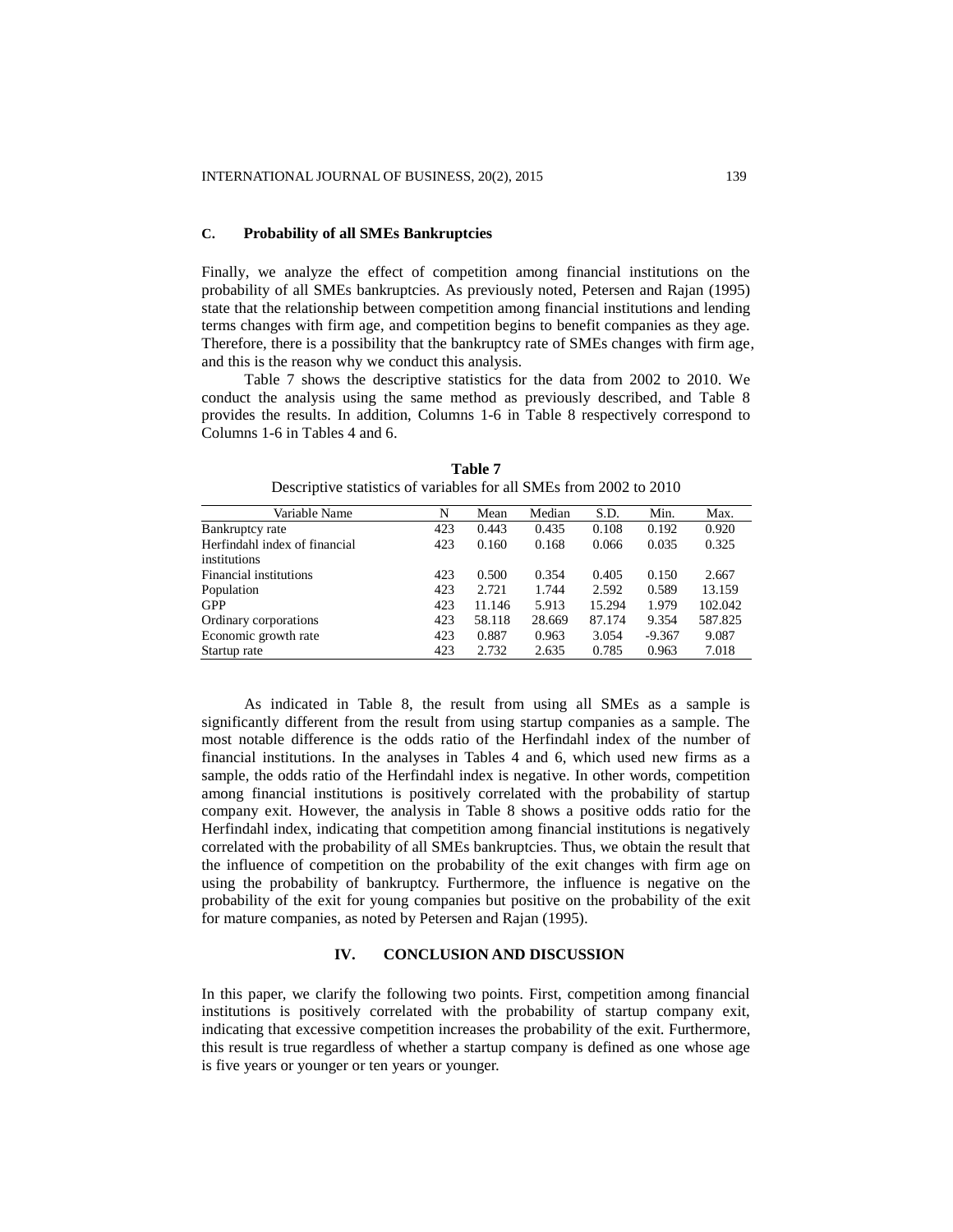140 Ogane

## **Table 8**

# Results of regression analysis on the probability of all SMEs bankruptcies from 2002 to 2010

|                                                             | (1)        | (2)         | (3)         | (4)         | (5)         | (6)         |
|-------------------------------------------------------------|------------|-------------|-------------|-------------|-------------|-------------|
|                                                             | Logit      | Logit       | Logit       | Logit       | Logit       | Logit       |
|                                                             | with RSE   | with RSE    | with s.e.   | with s.e.   | with RSE    | with RSE    |
| Financial competition                                       |            |             | clustered   | clustered   | clustered   | clustered   |
| Characteristics                                             |            |             | by year     | by year     | by year     | by year     |
| Herfindahl index of financial<br>institutions               | 0.424      | 1.235       | $1.258***$  | 1.223       | $1.258***$  | 1.223       |
|                                                             | (0.751)    | (2.274)     | (0.308)     | (1.270)     | (0.202)     | (0.707)     |
| (Herfindahl index of financial<br>institution) <sup>2</sup> |            | $-1.874$    |             | 0.089       |             | 0.089       |
|                                                             |            | (4.877)     |             | (3.079)     |             | (2.049)     |
| Other variables                                             |            |             |             |             |             |             |
| Financial institutions                                      | $2.337***$ | $2.367***$  | $0.399***$  | $0.398***$  | $0.399**$   | $0.398***$  |
|                                                             | (0.544)    | (0.565)     | (0.123)     | (0.135)     | (0.122)     | (0.097)     |
| Population                                                  | 0.116      | $-0.108$    | 0.006       | 0.006       | 0.006       | 0.006       |
|                                                             | (0.240)    | (0.240)     | (0.013)     | (0.014)     | (0.013)     | (0.015)     |
| <b>GPP</b>                                                  | $0.048***$ | $0.048***$  | $-0.004$    | $-0.004$    | $-0.004$    | $-0.004$    |
|                                                             | (0.018)    | (0.018)     | (0.006)     | (0.006)     | (0.005)     | (0.005)     |
| Ordinary corporations                                       | $0.010**$  | $-0.010**$  | $-0.000$    | $-0.000$    | $-0.000$    | $-0.000$    |
|                                                             | (0.004)    | (0.004)     | (0.001)     | (0.001)     | (0.001)     | (0.001)     |
| Economic growth rate                                        | $0.025***$ | $-0.025***$ | $-0.005$    | $-0.005$    | $-0.005$    | $-0.005$    |
|                                                             | (0.002)    | (0.002)     | (0.005)     | (0.005)     | (0.004)     | (0.004)     |
| Startup rate                                                | 0.043      | $-0.043$    | 0.001       | 0.001       | 0.001       | 0.001       |
|                                                             | (0.034)    | (0.034)     | (0.016)     | (0.016)     | (0.013)     | (0.014)     |
| Constant                                                    | $6.194***$ | $-6.309***$ | $-5.794***$ | $-5.790***$ | $-5.794***$ | $-5.790***$ |
|                                                             | (0.743)    | (0.825)     | (0.083)     | (0.159)     | (0.063)     | (0.048)     |
| Adjusted $\mathbb{R}^2$                                     | 0.219      | 0.219       | 0.061       | 0.061       | 0.061       | 0.061       |
| Number of observation                                       | 423        | 423         | 423         | 423         | 423         | 423         |

Note: The lower rows are standard errors.

\*Significant at the 10% level. \*\*Significant at the 5% level. \*\*\*Significant at the 1% level.

Second, competition among financial institutions is negatively correlated with the probability of all SMEs bankruptcies. This result suggests that financial institutions' support changes as firms mature and is in accordance with the result of Petersen and Rajan (1995); in other words, competition among financial institutions does not benefit startup companies but benefits mature companies.

Furthermore, this result suggests the possibility that SMEs are able to minimize the probability of bankruptcy throughout their life cycles if they start a business in a region with less intense financial competition and transfer to a region with intense financial competition after the growth of their business.

We also clarify a part of the ideal financial systems needed to efficiently support and promote young SMEs in local regions. However, the analyses in this paper address only the probability of the exit, making further research necessary to clarify the comprehensive effect of competition among financial institutions on small, young companies.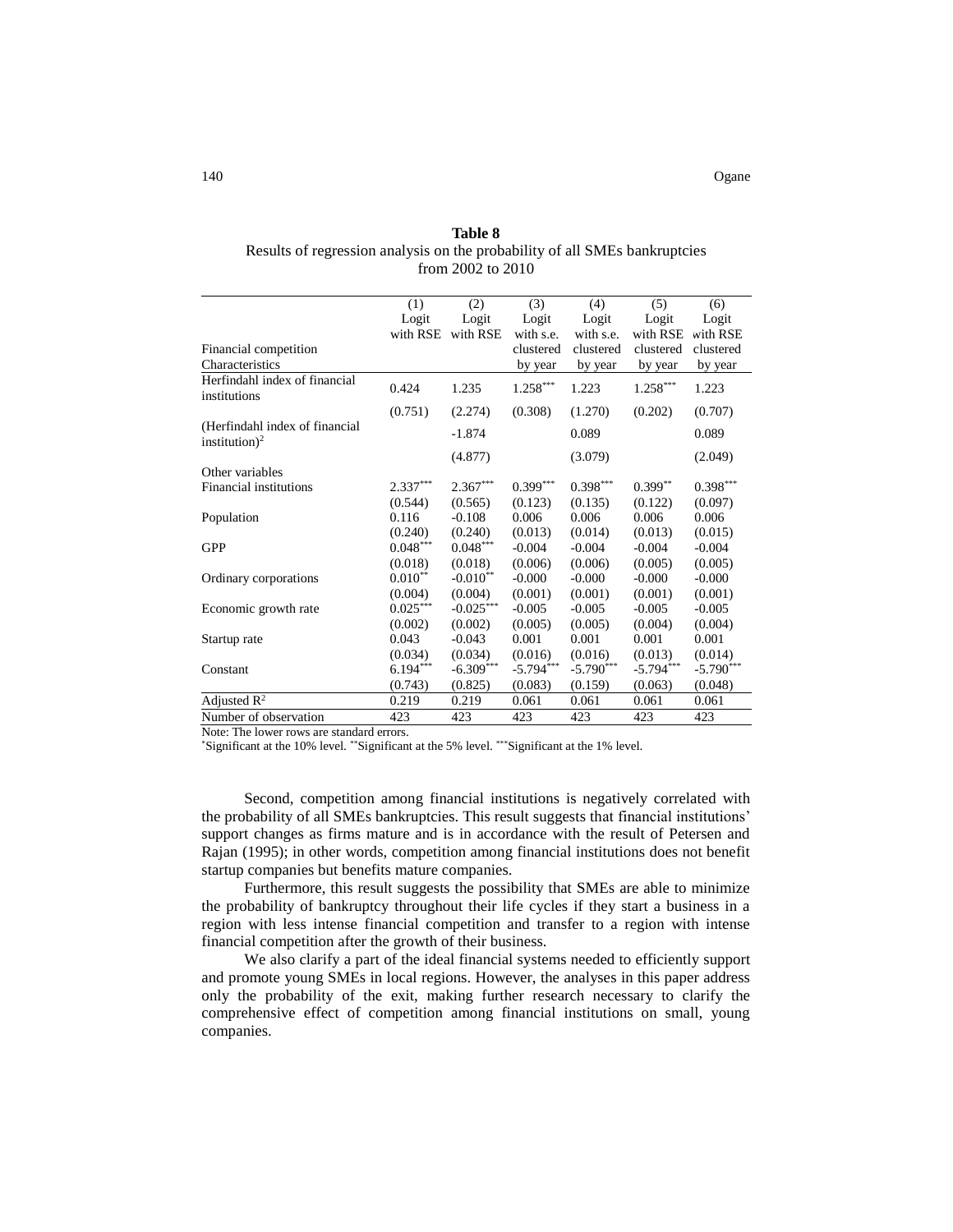In addition, in this paper, we are unable to reveal the path to bankruptcy. More specifically, we are unable to clarify which path among the following is realized. First, competition among financial institutions reduces business loans from main banks, then this reduction worsens corporate results, and then poor business performance increases the probability of the exit. Second, only the probability of relief of a firm facing management problems declines. Third, these two phenomena occur simultaneously, which causes the probability of the exit to increase. Unfortunately, we cannot address this issue because of data limitations, and such remaining issues await further investigation.

# **ENDNOTES**

- 1. The studies that state that entrepreneurship is important for economic growth are Stel, Carree, and Thurik (2005) and Wong, Ho, and Autio (2005).
- 2. Berger and Udell (1998) call such correspondence between the growth cycle of a firm and the source of financing a financial growth cycle paradigm.
- 3. Boot (2000) states that the effect of competition on relationship banking is complex and suggests that research on this topic needs to advance. Incidentally, as subsequently introduced, numerous studies on this theme have been conducted since Boot (2000) and the discussion is still in progress.
- 4. Mayer (1988) shows that banks play important roles in firms' avoiding bankruptcy. Moreover, Hoshi, Kashyap, and Scharfstein (1990), Grunert and Weber (2009), and Shimizu (2012) indicate the possibility that a close relationship between firm and bank improves business performance or avoids firms' entering bankruptcy.
- 5. They conclude that competition works against startup companies; however, the trend is reversed as a firm's age increases and competition works in favor of mature companies.
- 6. We use data from 2007 to 2010 in the analysis on the probability of the exit of startup companies that are in their first five years of incorporation or data from 2002 to 2010 for companies in their first ten years of incorporation.
- 7. The names of the exit and the bankruptcy are not unified because of the differences in the data used.
- 8. The definition of a small company in ORBIS is one that is not listed and that satisfies any of the following conditions: (a) operating revenue less than US\$1.3 million; (b) total assets less than US\$2.6 million; or (c) less than 15 employees.
- 9. The meaning of "inactive" in ORBIS includes bankruptcy, dissolved, in liquidation, and so on. Therefore, this is different from the exact meaning of bankruptcy; hence in this paper, we do not call companies classified as inactive in ORBIS as bankrupt but as inactive.
- 10. Incidentally, ORBIS does not include detailed information on the year in which a company went out of business or the length that it was active.
- 11. The method of excluding the year, which may bias the results of the analysis, is frequently used in research related to bankruptcy or a business closure, such as Begley, Ming, and Watts (1996) and Headd (2003).
- 12. Incidentally, in American empirical research, the amount of deposits is commonly used to measure the competition degree of financial institutions (e.g., Petersen and Rajan, 1995; Dick and Lehnert, 2010).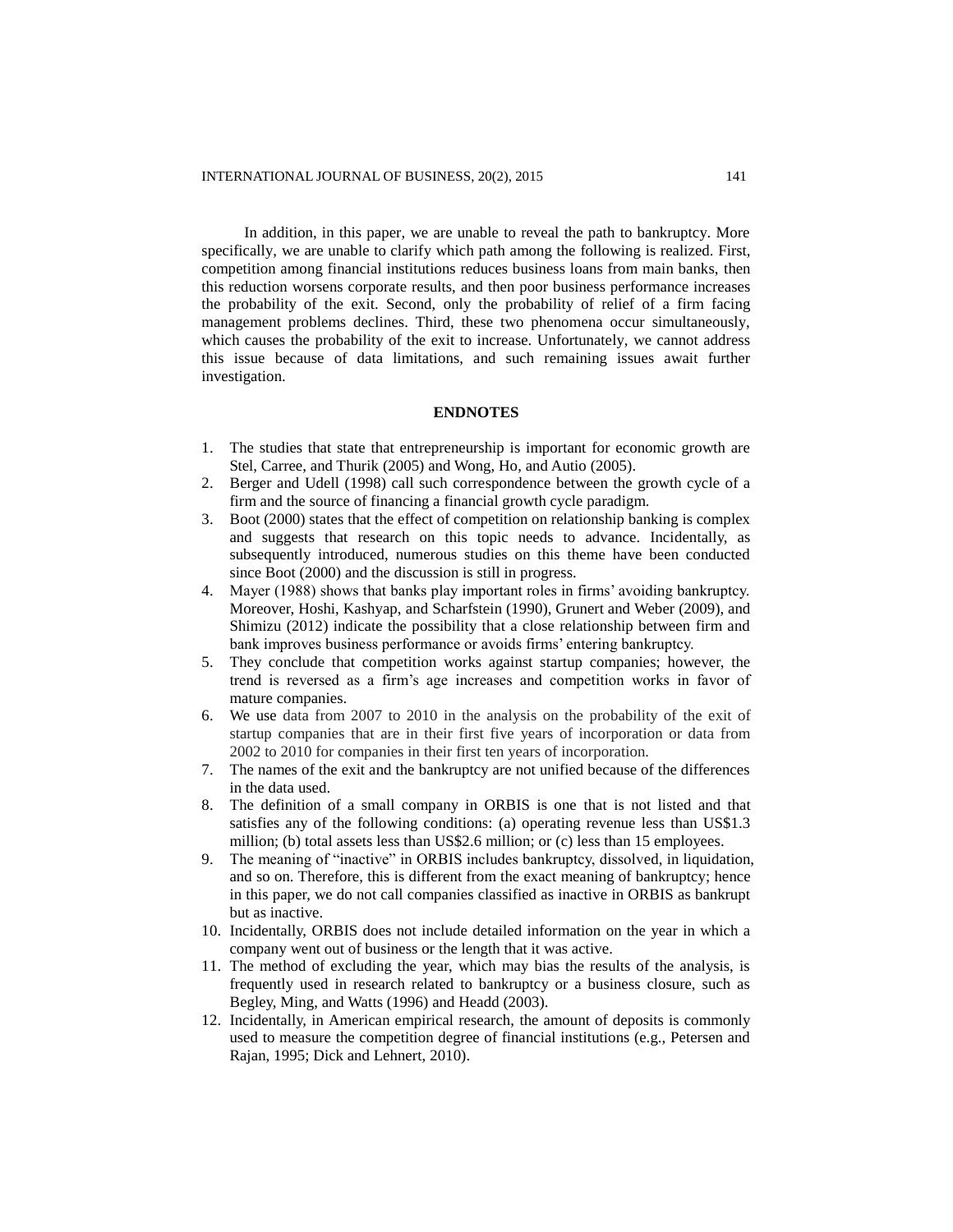- 13. In this paper, we cannot use a yearly exit rate due to the data characteristics. However, according to *the 2006 White Paper on Small and medium-sized enterprises in Japan*, 81.3% of new companies in Japan, which exit within five years from their incorporation, exit within three years from the incorporation. Therefore, in the fixed effects estimation in this paper, we regard p as a withinthree-year exit rate.
- 14. Elsas (2005), who conducts an empirical study with German data, states that an inverted U-shaped correlation exists between bank concentration and the likelihood of observing relationship lending. Simply, bank competition that is too intense or not intense enough hinders relationship lending.

#### **REFERENCES**

- Beck, T., A. Demirgüç-Kunt, and V. Maksimovic, 2004, "Bank Competition and Access to Finance: International Evidence," *Journal of Money, Credit, and Banking*, 36, 627-648.
- Begley, J., J. Ming, and S. Watts, 1996, "Bankruptcy Classification Errors in the 1980s: An Empirical Analysis of Altman's and Ohlson's Models," *Review of Accounting Studies*, 1, 267-284.
- Berger, A., and G. Udell, 1995, "Relationship Lending and Lines of Credit in Small Firm Finance," *Journal of Business*, 68, 351-381.
- Berger, A., and G. Udell, 1998, "The Economics of Small Business Finance: The Roles of Private Equity and Debt Markets in the Financial Growth Cycle," *Journal of Banking & Finance*, 22, 613-673.
- Black, S., and P. Strahan, 2002, "Entrepreneurship and Bank Credit Availability," *Journal of Finance*, 57, 2807-2833.
- Bonaccorsi Di Patti, E., and G. Dell'Ariccia, 2006, "Bank Competition and Firm Creation," *Journal of Money, Credit and Banking*, 36, 225-251.
- Boot, A., 2000, "Relationship Banking: What Do We Know?" *Journal of Financial Intermediation*, 9, 7-25.
- Boot, A., and A. Thakor, 2000, "Can Relationship Banking Survive Competition?" *Journal of Finance*, 55, 679-713.
- Campbell, T., and W. Kracaw, 1980, "Information Production, Market Signaling, and the Theory of Financial Intermediation," *Journal of Finance*, 35, 863-882.
- Carter, R., and H. Van Auken, 2006, "Small Firm Bankruptcy," *Journal of Small Business Management*, 44, 493–512.
- Chong, T., L. Lu, and S. Ongena, 2013, "Does Banking Competition Alleviate or Worsen Credit Constraints Faced by Small- and Medium-sized Enterprises? Evidence from China," *Journal of Banking and Finance*, 37, 3412-3424.
- Degryse, H., and S. Ongena, 2005, "Distance, Lending Relationships, and Competition," *Journal of Finance*, 60, 231-266.
- Dick, A., and A. Lehnert, 2010, "Personal Bankruptcy and Credit Market Competition," *Journal of Finance*, 65, 655 -686.
- Diamond, D., 1984, "Financial Intermediation and Delegated Monitoring," *Review of Economic Studies*, 51, 393-414.
- Diamond, D., 1991, "Monitoring and Reputation: The Choice between Bank Loans and Directly Placed Debt," *Journal of Political Economy*, 99, 689-721.